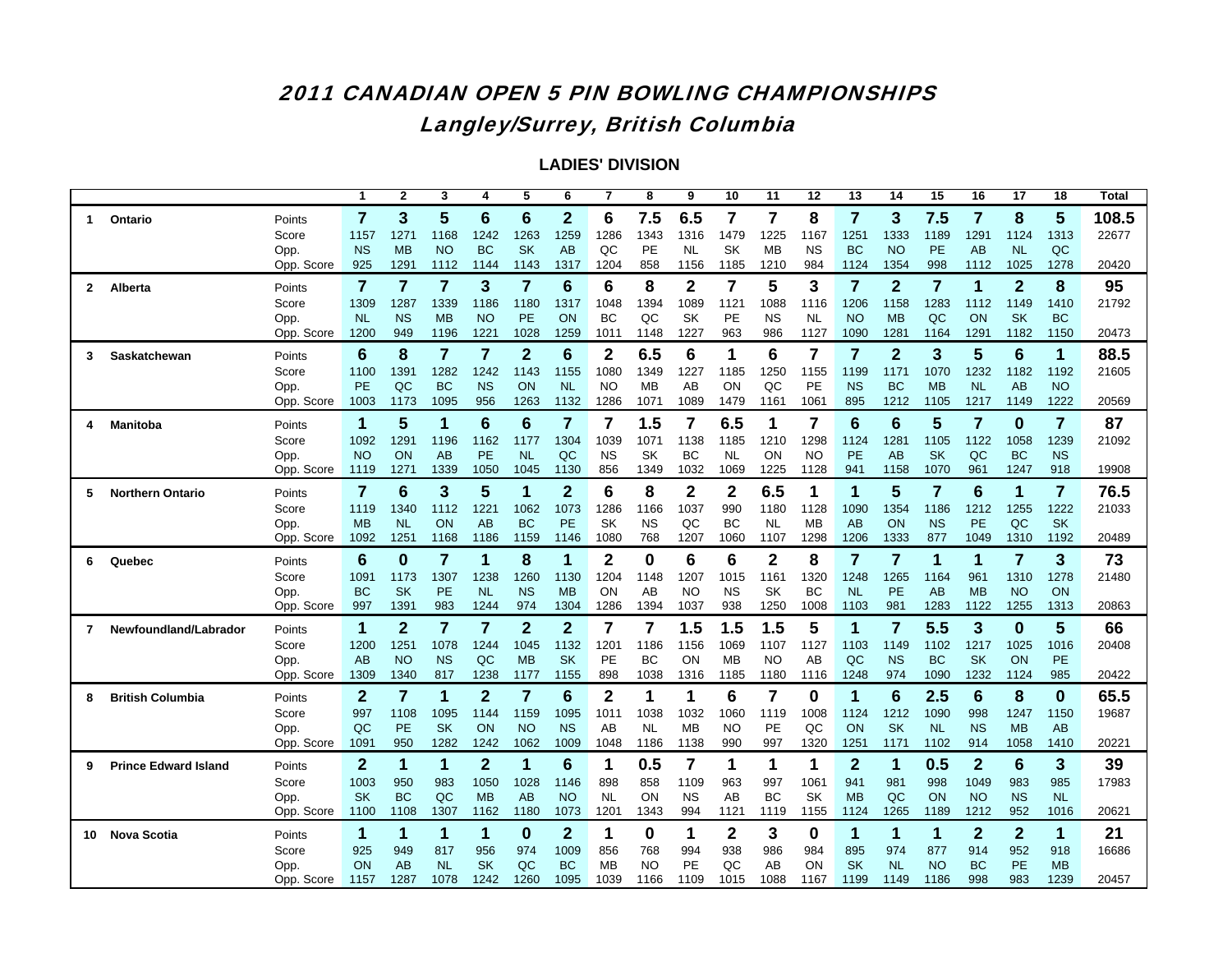### 2011 CANADIAN OPEN 5 PIN BOWLING CHAMPIONSHIPS Langley/Surrey, British Columbia

| Alberta |                                  | 1              | $\mathbf{2}$   | 3              | 4               | 5                | 6               | 7              | 8              | 9                    | 10             | 11               | 12             | 13             | 14               | 15             | 16               | 17              | 18             | Total          |
|---------|----------------------------------|----------------|----------------|----------------|-----------------|------------------|-----------------|----------------|----------------|----------------------|----------------|------------------|----------------|----------------|------------------|----------------|------------------|-----------------|----------------|----------------|
|         | 331 Beverley Magnus<br>Score     | 263            | 333            | 303            | 117             | 91               | 247             | 263            | 339            | 215                  | 239            | 169              | 106            | 325            | 246              | 290            | 228              | 232             | 266            | 4272           |
|         | HIGH: 339 Frames                 | 10             | 10             | 10             | $\overline{7}$  | $5\phantom{.}$   | 10              | 10             | 10             | 10                   | 10             | 10               | $\overline{4}$ | 10             | 10               | 10             | 10 <sup>10</sup> | 10              | 10             | 166            |
|         | AVERAGE: 257.35 Points           | $\overline{1}$ | $\overline{1}$ | $\overline{1}$ | $\overline{0}$  | $\mathbf{0}$     | $\mathbf{0}$    | $\mathbf{1}$   | $\overline{1}$ | $\mathbf{1}$         | $\mathbf{1}$   | $\mathbf 0$      | $\mathbf{1}$   | $\overline{1}$ | $\overline{1}$   | $\overline{1}$ | $\overline{0}$   | $\overline{0}$  | $\mathbf{1}$   | 12             |
|         | 332 Jennifer Ladan<br>Score      | 296            | 236            | 277            | 288             | 235              | 296             | 239            | 53             | 60                   | 249            | 279              | 307            | 71             | 76               | 280            | 297              | 258             | 322            | 4119           |
|         | HIGH: 322 Frames                 | 10             | 10             | 10             | 10 <sup>1</sup> | 10               | 10              | 10             | $\overline{4}$ | 2                    | 10             | 10               | 10             | 5              | $\overline{4}$   | 10             | 10               | 10 <sup>1</sup> | 10             | 155            |
|         | AVERAGE: 265.74 Points           | $\mathbf{1}$   | $\overline{1}$ | $\overline{1}$ | $\overline{1}$  | $\overline{1}$   | $\overline{1}$  | $\mathbf{1}$   | $\mathbf 0$    | $\Omega$             | $\mathbf{1}$   | $\mathbf{1}$     | $\mathbf{1}$   | $\overline{0}$ | $\mathbf{0}$     | $\overline{1}$ | $\mathbf{1}$     | $\overline{1}$  | $\mathbf{1}$   | 14             |
|         | Score<br>333 Melynda Bruneau     | $\overline{0}$ | 233            | 285            | 285             | 270              | 278             | 226            | 247            | 222                  | 146            | 82               | 101            | 206            | 254              | 254            | 100              | 110             | 264            | 3563           |
|         | HIGH: 285 Frames                 | $\overline{0}$ | 10             | 10             | 10              | 10               | 10 <sup>1</sup> | 10             | 10             | 10                   | 4              | 6                | 6              | 10             | 10               | 10             | 6                | 5               | 10             | 147            |
|         | AVERAGE: 242.38 Points           | $\overline{0}$ | $\overline{1}$ | $\overline{1}$ | $\mathbf{1}$    | $\overline{1}$   | $\overline{1}$  | $\mathbf{1}$   | $\mathbf{1}$   | $\Omega$             | $\mathbf 0$    | 0                | $\Omega$       | $\overline{1}$ | $\mathbf{0}$     | $\mathbf{0}$   | $\mathbf{0}$     | $\overline{0}$  | $\overline{1}$ | 9              |
| 334     | <b>Annette Bruneau</b><br>Score  | 291            | 252            | 235            | 50              | 243              | 250             | 172            | 296            | 251                  | 198            | 292              | 200            | 126            | 118              | 133            | 219              | 258             | 300            | 3884           |
|         | HIGH: 300 Frames                 | 10             | 10             | 10             | 3               | 10               | 10              | 10             | 10             | 10                   | 10             | 10               | 10             | 5              | 6                | $\overline{4}$ | 10               | 10              | 10             | 158            |
|         | AVERAGE: 245.82 Points           | $\overline{1}$ | $\overline{1}$ | $\mathbf{1}$   | $\overline{0}$  | $\mathbf{1}$     | $\overline{0}$  | $\mathbf 0$    | $\mathbf{1}$   | $\mathbf 0$          | $\mathbf{1}$   | $\mathbf{1}$     | $\mathbf 0$    | $\mathbf{0}$   | $\mathbf{0}$     | $\overline{1}$ | $\overline{0}$   | $\overline{1}$  | $\mathbf{1}$   | 10             |
|         | 335 Sheena Owens<br>Score        | 252            | 233            | $\overline{0}$ | 216             | 71               | $\mathbf{0}$    | 73             | 294            | 136                  | 196            | 176              | 144            | 212            | 228              | 222            | 208              | 87              | $\Omega$       | 2748           |
|         | HIGH: 294 Frames                 | 10             | 10             | $\mathbf{0}$   | 10              | 5                | $\Omega$        | 5              | 10             | 8                    | 10             | 10               | 10             | 10             | 10               | 10             | 10               | 5               | $\Omega$       | 133            |
|         | AVERAGE: 206.62 Points           | $\overline{0}$ | $\mathbf{0}$   | $\overline{0}$ | $\overline{0}$  | $\overline{0}$   | $\mathbf{0}$    | $\mathbf 0$    | $\overline{1}$ | 0                    | $\mathbf{1}$   | $\mathbf 0$      | $\mathbf 0$    | $\overline{1}$ | $\mathbf{0}$     | $\overline{1}$ | $\overline{0}$   | $\overline{0}$  | $\Omega$       | $\overline{4}$ |
|         |                                  | 207            | $\mathbf{0}$   | 239            | 230             | 270              | 246             | 75             |                |                      |                | 90               |                | 266            | 236              | 104            | 60               | 204             | 258            | 3206           |
| 336     | <b>Stacey Sanderson</b><br>Score |                |                |                |                 |                  |                 |                | 165            | 205                  | 93             |                  | 258            |                |                  |                |                  |                 |                |                |
|         | HIGH: 270 Frames                 | 10             | $\mathbf{0}$   | 10             | 10 <sup>1</sup> | 10               | 10 <sup>1</sup> | 5              | 6              | 10<br>$\overline{1}$ | 6              | 4                | 10             | 10             | 10               | 6              | $\overline{4}$   | 10 <sup>1</sup> | 10             | 141            |
|         | AVERAGE: 227.38 Points           | $\overline{1}$ | $\Omega$       | $\mathbf 0$    | $\overline{1}$  | $\mathbf{1}$     | $\overline{1}$  | $\Omega$       | $\mathbf{1}$   |                      | $\Omega$       | $\Omega$         | $\overline{1}$ | $\overline{1}$ | $\overline{1}$   | $\Omega$       | $\Omega$         | $\Omega$        | $\overline{1}$ | 10             |
|         | Score                            | 1309           | 1287           | 1339           | 1186            | 1180             | 1317            | 1048           | 1394           | 1089                 | 1121           | 1088             | 1116           | 1206           | 1158             | 1283           | 1112             | 1149            | 1410           | 21792          |
|         | HIGH: 1410 Points                | $\overline{7}$ | $\overline{7}$ | $\overline{7}$ | 3               | $\overline{7}$   | 6               | 6              | 8              | $\mathbf{2}$         | $\overline{7}$ | 5                | 3              | $\overline{7}$ | $\mathbf{2}$     | $\overline{7}$ | $\mathbf{1}$     | $\mathbf{2}$    | 8              | 95             |
|         | <b>AVERAGE: 242.13 Opp</b>       | <b>NL</b>      | <b>NS</b>      | <b>MB</b>      | <b>NO</b>       | PE               | ON              | <b>BC</b>      | QC             | <b>SK</b>            | PE             | <b>NS</b>        | <b>NL</b>      | <b>NO</b>      | <b>MB</b>        | QC             | ON               | SK              | <b>BC</b>      |                |
|         | 330 Brenda McCannel<br>Opp Score | 1200           | 949            | 1196           | 1221            | 1028             | 1259            | 1011           | 1148           | 1227                 | 963            | 986              | 1127           | 1090           | 1281             | 1164           | 1291             | 1182            | 1150           | 20473          |
|         |                                  |                |                |                |                 |                  |                 |                |                |                      |                |                  |                |                |                  |                |                  |                 |                |                |
|         |                                  |                |                |                |                 |                  |                 |                |                |                      |                |                  |                |                |                  |                |                  |                 |                |                |
|         | <b>British Columbia</b>          | $\mathbf{1}$   | $\mathbf{2}$   | 3              | 4               | 5                | 6               | $\overline{7}$ | 8              | 9                    | 10             | 11               | 12             | 13             | 14               | 15             | 16               | 17              | 18             | Total          |
|         | Score<br>231 Kelsy Hogh          | 223            | 282            | 242            | 251             | $\overline{277}$ | 300             | 224            | 197            | 273                  | 250            | 226              | 257            | 284            | $\overline{275}$ | 245            | 227              | 347             | 233            | 4613           |
|         | HIGH: 347 Frames                 | 10             | 10             | 10             | 10              | 10               | 10 <sup>1</sup> | 10             | 10             | 10                   | 10             | 10               | 10             | 10             | 10               | 10             | 10               | 10              | 10             | 180            |
|         | AVERAGE: 256.28 Points           | $\overline{1}$ | $\overline{1}$ | $\overline{1}$ | $\overline{1}$  | $\overline{1}$   | $\overline{1}$  | $\Omega$       | $\mathbf 0$    | $\Omega$             | $\mathbf{1}$   | $\mathbf{1}$     | $\Omega$       | $\overline{1}$ | $\Omega$         | 0.5            | $\overline{1}$   | $\overline{1}$  | $\Omega$       | 11.5           |
|         | 232 Kim Thompson<br>Score        | 179            | 248            | 258            | 195             | 217              | 179             | 89             | 240            | 243                  | 316            | 293              | 224            | 240            | 247              | 235            | 226              | 222             | 265            | 4116           |
|         | HIGH: 316 Frames                 | 10             | 10             | 10             | 10              | 10               | 10              | 6              | 10             | 10                   | 10             | 10               | 10             | 10             | 10               | 10             | 10               | 10 <sup>1</sup> | 10             | 176            |
|         | AVERAGE: 233.86 Points           | $\Omega$       | $\overline{1}$ | $\Omega$       | $\Omega$        | $\mathbf{1}$     | $\overline{1}$  | $\Omega$       | $\mathbf{1}$   | $\overline{1}$       | $\mathbf{1}$   | $\mathbf{1}$     | $\Omega$       | $\Omega$       | $\overline{1}$   | $\overline{1}$ | $\overline{1}$   | $\overline{1}$  | $\Omega$       | 11             |
|         | 233 Kayla Clark<br>Score         | 228            | 191            | 215            | 369             | 218              | 217             | 203            | 186            | 82                   | 214            | 232              | 81             | 202            | 197              | 51             | 238              | 244             | 231            | 3599           |
|         | HIGH: 369 Frames                 | 10             | 10             | 10             | 10 <sup>1</sup> | 10               | 10 <sup>1</sup> | 10             | 10             | 5                    | 10             | 10               | 5              | 10             | 10               | $\overline{4}$ | 10               | 10 <sup>1</sup> | 10             | 164            |
|         | AVERAGE: 219.45 Points           | $\overline{1}$ | $\mathbf{1}$   | $\mathbf{0}$   | $\mathbf{1}$    | $\Omega$         | $\Omega$        | $\Omega$       | $\Omega$       | $\Omega$             | $\mathbf{1}$   | $\Omega$         | $\Omega$       | $\Omega$       | $\overline{1}$   | $\Omega$       | $\mathbf{1}$     | $\overline{1}$  |                | $\overline{7}$ |
|         | 234 Leigh-Anne Paull<br>Score    | 210            | 222            | 184            | $\overline{0}$  | 208              | 185             | 251            | 249            | 174                  | 149            | $\overline{172}$ | 185            | 245            | 278              | 262            | 86               | 243             | 232            | 3535           |
|         | HIGH: 278 Frames                 | 10             | 10             | 10             | $\overline{0}$  | 10               | 10              | 10             | 10             | 10                   | 10             | 10               | 10             | 10             | 10               | 10             | 6                | 10              | 10             | 166            |
|         | AVERAGE: 212.95 Points           | $\overline{0}$ | $\overline{1}$ | $\mathbf{0}$   | $\Omega$        | $\mathbf{1}$     | $\overline{1}$  | $\mathbf{1}$   | $\Omega$       | $\Omega$             | $\mathbf 0$    | $\mathbf{1}$     | $\Omega$       | $\mathbf{0}$   | $\overline{1}$   | $\overline{1}$ | $\Omega$         | $\mathbf{1}$    | $\Omega$       | 8              |
|         | 235 Mary Ann Sanders<br>Score    | 112            | 84             | 64             | 137             | $\overline{0}$   | $\overline{0}$  | 176            | 166            | 96                   | 75             | 0                | 73             | 61             | 215              | 200            | $\frac{1}{48}$   | $\overline{0}$  | $\Omega$       | 1607           |
|         | HIGH: 215 Frames                 | $\overline{7}$ | $\sqrt{5}$     | $\overline{4}$ | 10              | $\mathbf{0}$     | $\mathbf{0}$    | 10             | 10             | 5                    | 5              | $\mathbf 0$      | 5              | $\overline{4}$ | 10               | 10             | 10               | $\mathbf{0}$    | $\Omega$       | 95             |
|         | AVERAGE: 169.16 Points           | $\Omega$       | $\Omega$       | $\Omega$       | $\Omega$        | $\Omega$         | $\Omega$        | $\mathbf{1}$   | $\mathbf 0$    | $\Omega$             | $\Omega$       | $\Omega$         | $\Omega$       | $\Omega$       | $\Omega$         | $\Omega$       | $\Omega$         | $\Omega$        | $\Omega$       | $\mathbf{1}$   |
| 236     | <b>Rhonda Meise</b><br>Score     | 45             | 81             | 132            | 192             | 239              | 214             | 68             | $\Omega$       | 164                  | 56             | 196              | 188            | 92             | $\Omega$         | 97             | 73               | 191             | 189            | 2217           |
|         | HIGH: 239 Frames                 | 3              | 5              | 6              | 10 <sup>1</sup> | 10               | 10 <sup>1</sup> | 4              | $\mathbf 0$    | 10                   | 5              | 10               | 10             | 6              | $\Omega$         | 6              | $\overline{4}$   | 10 <sup>1</sup> | 10             | 119            |
|         | AVERAGE: 186.3 Points            | $\overline{0}$ | $\mathbf{0}$   | $\mathbf{0}$   | $\overline{0}$  | $\mathbf{1}$     | $\mathbf{0}$    | $\Omega$       | $\mathbf 0$    | $\mathbf 0$          | $\mathbf 0$    | $\mathbf 1$      | $\Omega$       | $\mathbf{0}$   | $\mathbf{0}$     | $\mathbf{0}$   | $\mathbf{0}$     | $\overline{1}$  | $\Omega$       | 3              |
|         | Score                            | 997            | 1108           | 1095           | 1144            | 1159             | 1095            | 1011           | 1038           | 1032                 | 1060           | 1119             | 1008           | 1124           | 1212             | 1090           | 998              | 1247            | 1150           | 19687          |
|         | HIGH: 1247 Points                | $\mathbf{2}$   | $\overline{7}$ | $\mathbf{1}$   | $\mathbf{2}$    | $\overline{7}$   | 6               | $\mathbf{2}$   | $\mathbf{1}$   | $\mathbf{1}$         | 6              | 7                | $\bf{0}$       | $\mathbf{1}$   | 6                | 2.5            | 6                | 8               | $\mathbf{0}$   | 65.5           |
|         | <b>AVERAGE: 218.74 Opp</b>       | QC             | PE             | <b>SK</b>      | ON              | <b>NO</b>        | <b>NS</b>       | AB             | <b>NL</b>      | <b>MB</b>            | <b>NO</b>      | PE               | QC             | ON             | <b>SK</b>        | <b>NL</b>      | <b>NS</b>        | <b>MB</b>       | AB             |                |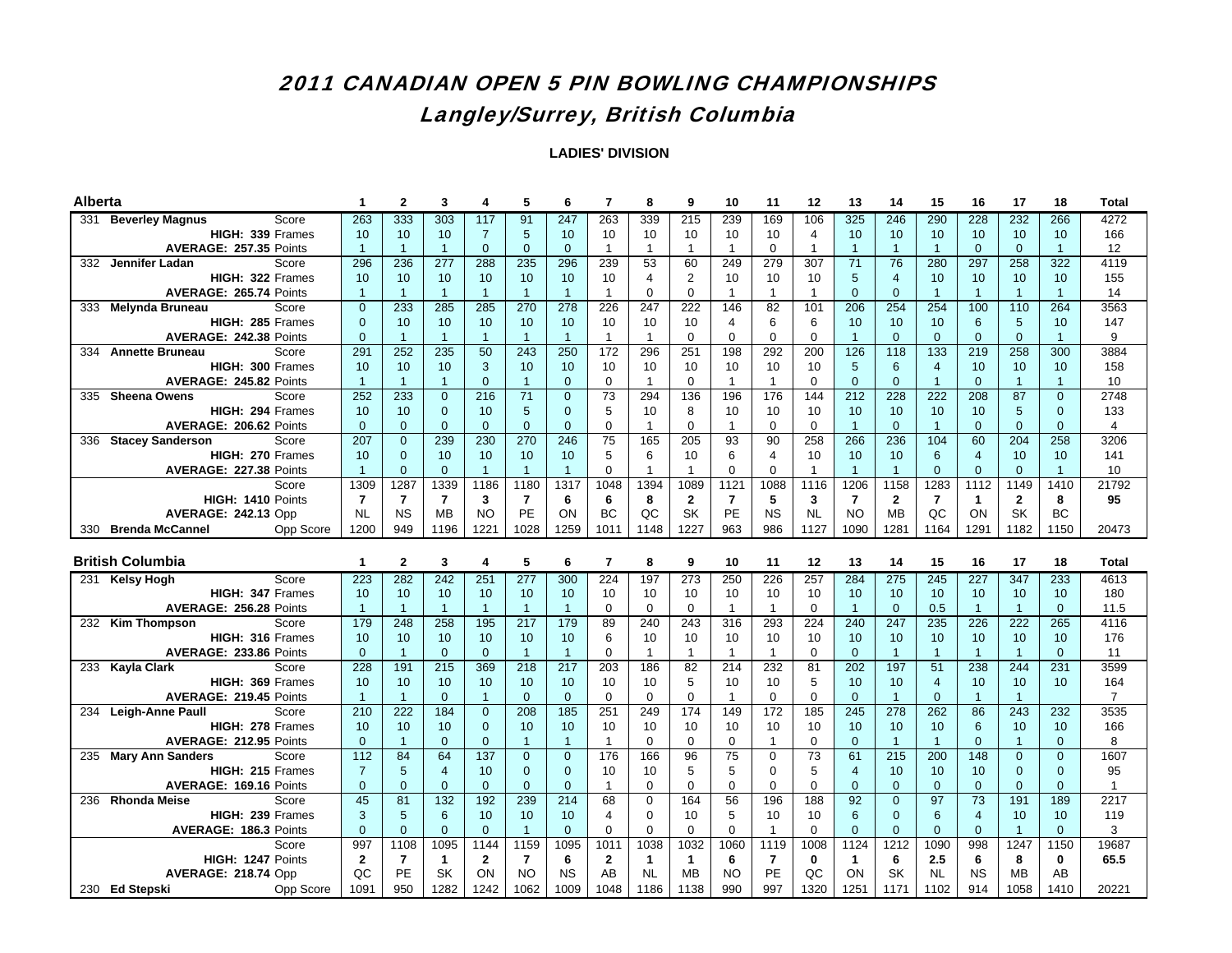### 2011 CANADIAN OPEN 5 PIN BOWLING CHAMPIONSHIPS

# Langley/Surrey, British Columbia

| <b>Manitoba</b>                             | 1              | $\mathbf{2}$   | 3                              | 4                    | 5              | 6              | $\overline{7}$ | 8            | 9                       | 10               | 11             | 12             | 13             | 14             | 15              | 16             | 17             | 18             | <b>Total</b> |
|---------------------------------------------|----------------|----------------|--------------------------------|----------------------|----------------|----------------|----------------|--------------|-------------------------|------------------|----------------|----------------|----------------|----------------|-----------------|----------------|----------------|----------------|--------------|
| 531 Holly Chaikowski<br>Score               | 240            | 258            | $\overline{272}$               | 244                  | 198            | 271            | 132            | 166          | 308                     | 289              | 230            | 74             | 259            | 335            | 201             | 226            | 178            | 241            | 4122         |
| HIGH: 335 Frames                            | 10             | 10             | 10                             | 10                   | 10             | 10             | 5              | 9            | 10                      | 10               | 10             | 5              | 10             | 10             | 10 <sup>1</sup> | 10             | 10             | 10             | 169          |
| AVERAGE: 243.91 Points                      | $\mathbf{0}$   | $\mathbf{0}$   | $\overline{1}$                 | $\mathbf{0}$         | $\overline{1}$ | $\overline{1}$ | $\Omega$       | $\mathbf 0$  | $\mathbf{1}$            | $\mathbf{1}$     | $\mathbf 0$    | $\mathbf 0$    | $\overline{1}$ | $\overline{1}$ | $\overline{1}$  | $\mathbf{1}$   | $\overline{0}$ | $\overline{1}$ | 10           |
| 532 Sandi Anderson<br>Score                 | 207            | 271            | 213                            | 133                  | 53             | 287            | 256            | 261          | 215                     | 129              | $\Omega$       | 215            | 214            | 198            | 58              | 229            | 89             | $\Omega$       | 3028         |
| HIGH: 287 Frames                            | 10             | 10             | 10                             | 5                    | $\overline{4}$ | 10             | 10             | 10           | 10                      | $\overline{7}$   | $\Omega$       | 10             | 10             | 10             | $\overline{2}$  | 10             | 6              | $\Omega$       | 134          |
| AVERAGE: 225.97 Points                      | $\Omega$       | $\mathbf{0}$   | $\mathbf{0}$                   | $\Omega$             | $\overline{0}$ | $\overline{1}$ | $\overline{1}$ | $\mathbf{1}$ | $\Omega$                | $\Omega$         | $\Omega$       | $\overline{1}$ | $\Omega$       | $\mathbf{0}$   | $\mathbf{0}$    | $\mathbf{1}$   | $\mathbf{0}$   | $\Omega$       | 5            |
| 533 Lorie Chaikowski<br>Score               | 55             | $\Omega$       | 231                            | 250                  | 258            | 256            | 177            | 20           | 185                     | 221              | 236            | 345            | 158            | $\mathbf{0}$   | 198             | 103            | 77             | 179            | 2949         |
| HIGH: 345 Frames                            | 5              | $\Omega$       | 10                             | 10                   | 10             | 10             | 10             | $\mathbf{1}$ | 10                      | 10               | 10             | 10             | 10             | $\mathbf{0}$   | 10 <sup>°</sup> | $\overline{7}$ | $\overline{4}$ | 10             | 137          |
| AVERAGE: 215.26 Points                      | $\mathbf{0}$   | $\Omega$       | $\mathbf{0}$                   | $\overline{1}$       | $\overline{0}$ | $\overline{1}$ | $\mathbf{1}$   | $\mathbf 0$  | $\overline{1}$          | $\mathbf{1}$     | $\mathbf 0$    | $\overline{1}$ | $\Omega$       | $\overline{0}$ | $\mathbf{0}$    | $\Omega$       | $\mathbf{0}$   | $\Omega$       | 6            |
| 534 Linda Orne<br>Score                     | 287            | 318            | 136                            | 58                   | 165            | 203            | 184            | 193          | 199                     | 108              | 219            | 319            | 264            | 217            | 271             | 253            | 177            | 314            | 3885         |
| HIGH: 319 Frames                            | 10             | 10             | $\overline{7}$                 | 5                    | 6              | 10             | 10             | 10           | 10                      | 3                | 10             | 10             | 10             | 10             | 10 <sup>1</sup> | 10             | 10             | 10             | 161          |
| AVERAGE: 241.3 Points                       | $\overline{1}$ | $\mathbf{1}$   | $\mathbf{0}$                   | $\overline{0}$       | $\mathbf{0}$   | $\mathbf{0}$   | $\overline{1}$ | $\mathbf 0$  | $\mathbf{1}$            | 0.5              | $\mathbf 0$    | $\overline{1}$ | $\overline{1}$ | $\overline{1}$ | $\overline{1}$  | $\mathbf{1}$   | $\overline{0}$ | $\overline{1}$ | 10.5         |
| 535 Chris Monchak<br>Score                  | 203            | 199            | 65                             | 224                  | 188            | $\overline{0}$ | 217            | 170          | $\Omega$                | 213              | 207            | 113            | 229            | 322            | 220             | 263            | 321            | 213            | 3367         |
| HIGH: 322 Frames                            | 10             | 10             | 3                              | 10 <sup>1</sup>      | 10             | $\Omega$       | 10             | 10           | $\Omega$                | 10               | 10             | 5              | 10             | 10             | 10              | 10             | 10             | 10             | 148          |
| AVERAGE: 227.5 Points                       | $\mathbf{0}$   | $\mathbf{0}$   | $\mathbf{0}$                   | $\overline{1}$       | $\mathbf{1}$   | $\mathbf{0}$   | $\overline{1}$ | $\mathbf 0$  | $\mathbf 0$             | $\mathbf{1}$     | $\mathbf 0$    | $\mathbf 0$    | $\overline{1}$ | $\overline{1}$ | $\overline{0}$  | $\mathbf{1}$   | $\overline{0}$ | $\overline{1}$ | 8            |
| <b>Barb Kowalchuk</b><br>Score<br>536       | 100            | 245            | 279                            | 253                  | 315            | 287            | 73             | 261          | 231                     | 225              | 318            | 232            | $\overline{0}$ | 209            | 157             | 48             | 216            | 292            | 3741         |
| HIGH: 318 Frames                            | 5              | 10             | 10                             | 10                   | 10             | 10             | 5              | 10           | 10                      | 10               | 10             | 10             | $\Omega$       | 10             | 8               | 3              | 10             | 10             | 151          |
| AVERAGE: 247.75 Points                      | $\Omega$       | $\mathbf{1}$   | $\Omega$                       | $\mathbf{1}$         | $\overline{1}$ | $\overline{1}$ | $\Omega$       | 0.5          | $\overline{1}$          | $\Omega$         | $\mathbf{1}$   | $\overline{1}$ | $\Omega$       | $\Omega$       | $\Omega$        | $\Omega$       | $\Omega$       | $\overline{1}$ | 8.5          |
| Score                                       | 1092           | 1291           | 1196                           | 1162                 | 1177           | 1304           | 1039           | 1071         | 1138                    | 1185             | 1210           | 1298           | 1124           | 1281           | 1105            | 1122           | 1058           | 1239           | 21092        |
| HIGH: 1304 Points                           | $\mathbf{1}$   | 5              | $\mathbf{1}$                   | 6                    | 6              | 7              | $\overline{7}$ | 1.5          | $\overline{7}$          | 6.5              | $\mathbf{1}$   | $\overline{7}$ | 6              | 6              | 5               | $\overline{7}$ | $\bf{0}$       | $\overline{7}$ | 87           |
| <b>AVERAGE: 234.36 Opp</b>                  | <b>NO</b>      | ON             | AB                             | PE                   | <b>NL</b>      | QC             | <b>NS</b>      | <b>SK</b>    | <b>BC</b>               | <b>NL</b>        | ON             | <b>NO</b>      | PE             | AB             | SK              | QC             | <b>BC</b>      | <b>NS</b>      |              |
| Opp Score<br>530 Jim Anderson               | 1119           | 1271           | 1339                           | 1050                 | 1045           | 1130           | 856            | 1349         | 1032                    | 1069             | 1225           | 1128           | 941            | 1158           | 1070            | 961            | 1247           | 918            | 19908        |
|                                             |                |                |                                |                      |                |                |                |              |                         |                  |                |                |                |                |                 |                |                |                |              |
| Newfoundland/Labrador                       | $\mathbf{1}$   | $\mathbf{2}$   | 3                              | 4                    | 5              | 6              | $\overline{7}$ | 8            | 9                       | 10               | 11             | 12             | 13             | 14             | 15              | 16             | 17             | 18             | <b>Total</b> |
| Score                                       |                |                |                                |                      |                |                |                | $\Omega$     |                         |                  |                |                |                |                |                 |                |                | $\Omega$       |              |
| 1131 Genevieve Gillard<br>HIGH: 260 Frames  | 244<br>10      | 226<br>10      | $\mathbf{0}$<br>$\overline{0}$ | 245<br>10            | 167<br>10      | 215<br>10      | 207<br>10      | $\Omega$     | $\mathbf 0$<br>$\Omega$ | 237<br>10        | 260<br>10      | 246<br>10      | 211<br>10      | 193<br>10      | 233<br>10       | 209<br>10      | 171<br>10      | $\Omega$       | 3064<br>140  |
| AVERAGE: 218.86 Points                      | $\Omega$       | $\Omega$       | $\Omega$                       | $\overline{1}$       | $\Omega$       | $\overline{1}$ | $\Omega$       | $\Omega$     | $\Omega$                | 0.5              | 0.5            | $\Omega$       | $\Omega$       | $\overline{1}$ | $\overline{1}$  | $\Omega$       | $\Omega$       | $\Omega$       | 5            |
| Score                                       | 274            | 298            | 208                            | 275                  | 267            | 163            | 251            | 183          | 244                     | 198              | 163            | $\mathbf 0$    | 169            | 50             | 238             | 281            | 201            | 193            | 3656         |
| 1132 Jessica Boundridge<br>HIGH: 298 Frames | 10             | 10             | 10                             | 10                   | 10             | 10             | 10             | 10           | 10                      | 10               | 10             | $\mathbf 0$    | 10             | $\overline{2}$ | 10              | 10             | 10             | 10             | 162          |
| AVERAGE: 225.68 Points                      | $\overline{1}$ | $\overline{1}$ | $\overline{1}$                 | $\blacktriangleleft$ | $\overline{1}$ | $\overline{0}$ | $\mathbf{1}$   | $\mathbf 0$  | 0.5                     | $\Omega$         | $\Omega$       | $\mathbf 0$    | $\Omega$       | $\overline{0}$ | $\overline{1}$  | $\overline{1}$ | $\Omega$       | $\overline{1}$ | 9.5          |
| 1133 Sharla Nurse<br>Score                  | 199            | $\overline{0}$ | $\overline{215}$               | 222                  | 271            | 236            | 267            | 203          | 213                     | $\mathbf 0$      | 213            | 185            | $\overline{0}$ | 305            | 245             | 242            | 191            | 176            | 3383         |
| HIGH: 305 Frames                            | 10             | $\Omega$       | 10                             | 10                   | 10             | 10             | 10             | 10           | 10                      | $\Omega$         | 10             | 10             | $\mathbf{0}$   | 10             | 10 <sup>°</sup> | 10             | 10             | 10             | 150          |
| AVERAGE: 225.53 Points                      | $\Omega$       | $\Omega$       | $\overline{1}$                 | $\Omega$             | $\overline{1}$ | $\Omega$       | $\mathbf{1}$   | $\mathbf{1}$ | $\Omega$                | $\Omega$         | $\Omega$       | $\Omega$       | $\Omega$       | $\overline{1}$ | 0.5             | $\overline{1}$ | $\Omega$       | $\Omega$       | 6.5          |
| 1134 Erin Power<br>Score                    | 205            | 233            | 185                            | $\overline{0}$       | 93             | 181            | 153            | 290          | 257                     | 235              | 258            | 244            | 287            | 219            | 187             | 189            | $\mathbf{0}$   | 168            | 3384         |
| HIGH: 290 Frames                            | 10             | 10             | 10                             | $\mathbf{0}$         | 5              | 10             | 6              | 10           | 10                      | 10               | 10             | 10             | 10             | 10             | 10 <sup>°</sup> | 10             | $\mathbf{0}$   | 10             | 151          |
| AVERAGE: 224.11 Points                      | $\Omega$       | $\mathbf{0}$   | $\mathbf{0}$                   | $\Omega$             | $\mathbf{0}$   | $\overline{0}$ | $\overline{1}$ | $\mathbf{1}$ | $\Omega$                | $\mathbf{1}$     | $\overline{1}$ | $\mathbf 0$    | $\overline{1}$ | $\overline{1}$ | $\overline{0}$  | $\Omega$       | $\mathbf{0}$   | $\Omega$       | 6            |
| 1135 Keri Garland<br>Score                  | 278            | 255            | 206                            | 281                  | 185            | 337            | 266            | 252          | 214                     | $\overline{202}$ | 213            | 248            | 209            | 142            | 134             | 296            | 255            | 263            | 4236         |
| HIGH: 337 Frames                            | 10             | 10             | 10                             | 10                   | 10             | 10             | 10             | 10           | 10                      | 10               | 10             | 10             | 10             | 8              | 6               | 10             | 10             | 10             | 174          |
| AVERAGE: 243.45 Points                      | $\Omega$       | $\mathbf{0}$   | $\overline{1}$                 | $\overline{1}$       | $\Omega$       | $\overline{1}$ | $\mathbf{1}$   | $\mathbf{1}$ | $\overline{1}$          | $\Omega$         | $\Omega$       | $\overline{1}$ | $\Omega$       | $\mathbf{0}$   | $\mathbf{0}$    | $\mathbf{1}$   | $\mathbf{0}$   | $\overline{1}$ | 9            |
| 1136 Catherine Neville<br>Score             | $\Omega$       | 239            | 264                            | 221                  | 62             | $\overline{0}$ | 57             | 258          | 228                     | 197              | $\Omega$       | 204            | 227            | 240            | 65              | $\Omega$       | 207            | 216            | 2685         |
| HIGH: 264 Frames                            | $\mathbf{0}$   | 10             | 10                             | 10                   | 5              | $\Omega$       | $\overline{4}$ | 10           | 10                      | 10               | $\Omega$       | 10             | 10             | 10             | $\overline{4}$  | $\Omega$       | 10             | 10             | 123          |
| AVERAGE: 218.29 Points                      | $\overline{0}$ | $\mathbf{1}$   | $\mathbf{1}$                   | $\overline{1}$       | $\Omega$       | $\mathbf{0}$   | $\Omega$       | $\mathbf{1}$ | $\mathbf 0$             | $\Omega$         | $\Omega$       | -1             | $\Omega$       | $\overline{1}$ | $\mathbf{0}$    | $\Omega$       | $\mathbf{0}$   | $\Omega$       | 6            |
| Score                                       | 1200           | 1251           | 1078                           | 1244                 | 1045           | 1132           | 1201           | 1186         | 1156                    | 1069             | 1107           | 1127           | 1103           | 1149           | 1102            | 1217           | 1025           | 1016           | 20408        |
| HIGH: 1251 Points                           | $\mathbf{1}$   | $\mathbf{2}$   | 7                              | 7                    | $\mathbf{2}$   | $\mathbf{2}$   | 7              | 7            | 1.5                     | 1.5              | 1.5            | 5              | $\mathbf 1$    | 7              | 5.5             | 3              | 0              | 5              | 66           |
| <b>AVERAGE: 226.76 Opp</b>                  | AB             | <b>NO</b>      | <b>NS</b>                      | QC                   | <b>MB</b>      | <b>SK</b>      | PE             | BC<br>1038   | ON                      | <b>MB</b>        | <b>NO</b>      | AB             | QC             | <b>NS</b>      | <b>BC</b>       | SK             | ON             | PE             |              |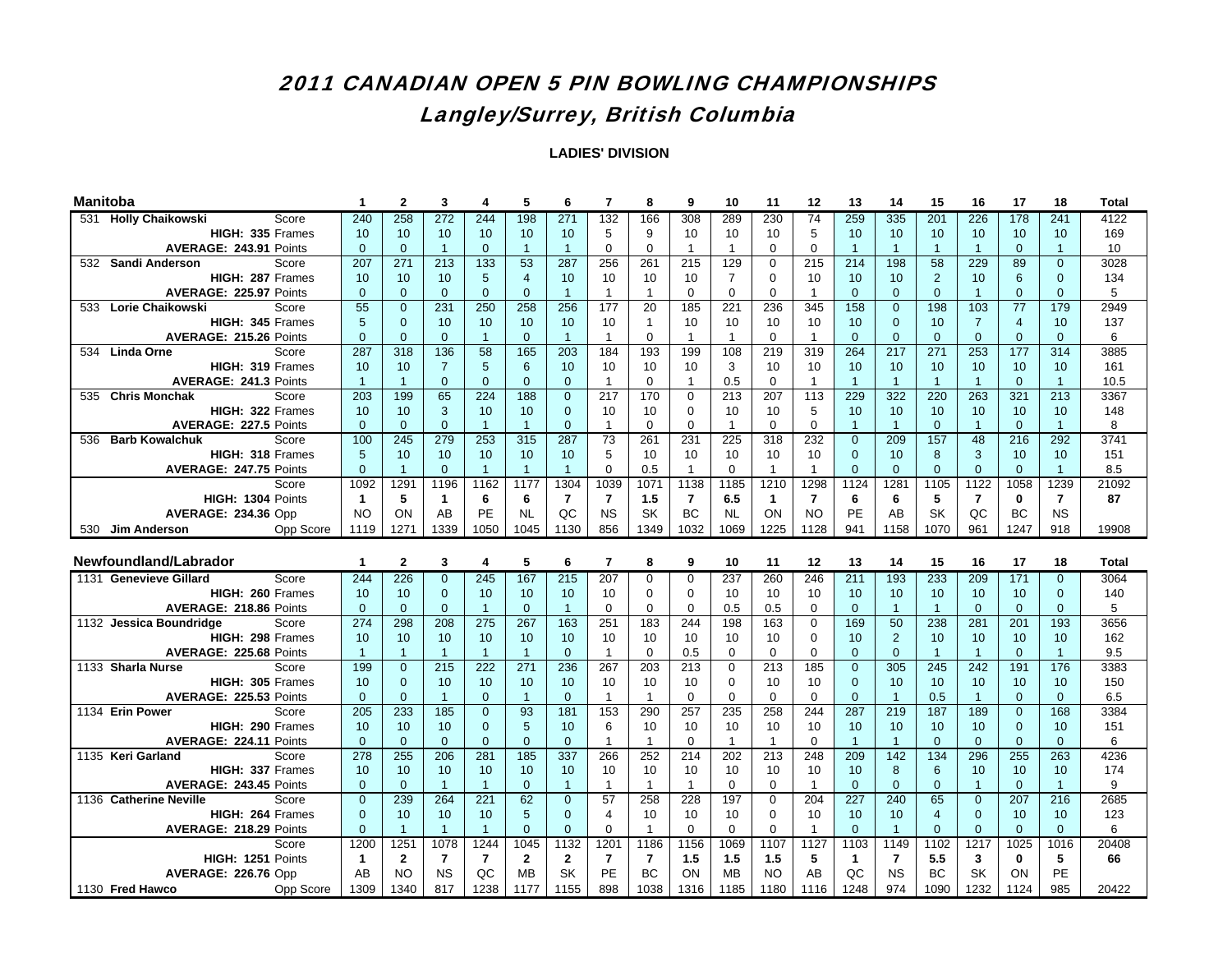### 2011 CANADIAN OPEN 5 PIN BOWLING CHAMPIONSHIPS

# Langley/Surrey, British Columbia

| <b>Northern Ontario</b>                 | -1                 | $\mathbf{2}$             | 3                         | 4                   | 5                    | 6                         | $\overline{7}$              | 8               | 9                       | 10                   | 11                 | 12                  | 13                  | 14                        | 15                        | 16                       | 17                   | 18                          | <b>Total</b>   |
|-----------------------------------------|--------------------|--------------------------|---------------------------|---------------------|----------------------|---------------------------|-----------------------------|-----------------|-------------------------|----------------------|--------------------|---------------------|---------------------|---------------------------|---------------------------|--------------------------|----------------------|-----------------------------|----------------|
| 731 Lynn Gosselin<br>Score              | 266                | 233                      | 110                       | $\mathbf{0}$        | 229                  | 203                       | 164                         | 45              | 210                     | 192                  | 282                | 178                 | 242                 | 318                       | 96                        | 195                      | 60                   | $\Omega$                    | 3023           |
| HIGH: 318 Frames                        | 10                 | 10                       | 6                         | $\mathbf{0}$        | 10                   | 10                        | 9                           | $\mathbf{1}$    | 10                      | 10                   | 10                 | 10                  | 10                  | 10                        | 6                         | $\overline{7}$           | 5                    | $\Omega$                    | 134            |
| AVERAGE: 225.6 Points                   | $\overline{1}$     | $\Omega$                 | $\mathbf{0}$              | $\Omega$            | $\Omega$             | $\overline{0}$            | $\Omega$                    | $\mathbf 0$     | $\overline{1}$          | $\Omega$             | $\mathbf{1}$       | $\Omega$            | $\Omega$            | $\overline{1}$            | $\overline{0}$            | $\overline{1}$           | $\overline{0}$       | $\Omega$                    | 5              |
| 732 Reneé Laframboise<br>Score          | 227                | 311                      | 197                       | 309                 | 189                  | 221                       | 290                         | 254             | 113                     | 243                  | 200                | 105                 | 278                 | 314                       | 328                       | 237                      | 309                  | 306                         | 4431           |
| HIGH: 328 Frames                        | 10                 | 10                       | 10                        | 10                  | 10                   | 10                        | 10                          | 10              | $\overline{7}$          | 10                   | 10                 | 5                   | 10                  | 10                        | 10                        | 10                       | 10                   | 10                          | 172            |
| AVERAGE: 257.62 Points                  | $\overline{1}$     | $\overline{1}$           | $\mathbf{0}$              | $\overline{1}$      | $\mathbf{0}$         | $\mathbf{0}$              | $\overline{1}$              | $\mathbf{1}$    | $\mathbf 0$             | $\Omega$             | $\mathbf 0$        | $\mathbf 0$         | $\mathbf{0}$        | $\overline{0}$            | $\overline{1}$            | $\overline{1}$           | $\overline{1}$       | $\overline{1}$              | 9              |
| 733 Sarah Umakoshi<br>Score             | 204                | 309                      | 270                       | 218                 | 248                  | 261                       | 272                         | 194             | 233                     | 200                  | 260                | 255                 | 213                 | 226                       | 231                       | 268                      | 300                  | 233                         | 4395           |
| HIGH: 309 Frames                        | 10                 | 10                       | 10                        | 10                  | 10                   | 10                        | 10                          | 10              | 10                      | 10                   | 10                 | 10                  | 10                  | 10                        | 10                        | 10                       | 10                   | 10                          | 180            |
| <b>AVERAGE: 244.17 Points</b>           | $\overline{1}$     | $\mathbf{1}$             | $\mathbf{1}$              | $\Omega$            | $\overline{1}$       | $\overline{1}$            | $\overline{1}$              | $\mathbf{1}$    | $\Omega$                | $\Omega$             | 0.5                | $\mathbf{1}$        | $\overline{1}$      | $\mathbf{0}$              | $\overline{1}$            | $\overline{1}$           | $\mathbf{0}$         | $\overline{1}$              | 12.5           |
| <b>Tara Robson</b><br>734<br>Score      | $\Omega$           | 260                      | 175                       | 258                 | $\overline{226}$     | 64                        | 294                         | 178             | 35                      | 98                   | $\Omega$           | 309                 | $\overline{96}$     | 65                        | 265                       | $\overline{53}$          | 136                  | 274                         | 2786           |
| HIGH: 309 Frames                        | $\mathbf{0}$       | 10                       | 10                        | 10                  | 10                   | 5                         | 10                          | 9               | 3                       | 6                    | $\mathbf 0$        | 10                  | $6\phantom{1}$      | $\overline{2}$            | 10                        | 3                        | $\sqrt{5}$           | 10                          | 119            |
| AVERAGE: 234.12 Points                  | $\mathbf{0}$       | $\overline{1}$           | $\mathbf{1}$              | $\overline{0}$      | $\mathbf{0}$         | $\mathbf{0}$              | $\overline{1}$              | $\mathbf{1}$    | $\mathbf 0$             | 1                    | $\mathbf 0$        | $\mathbf 0$         | $\mathbf{0}$        | $\mathbf{0}$              | $\overline{1}$            | $\mathbf{0}$             | $\mathbf{0}$         | $\overline{1}$              | 7              |
| 735 Paula McNamara<br>Score             | 222                | 227                      | 95                        | 200                 | 58                   | 189                       | 30                          | 241             | 206                     | 63                   | 224                | 74                  | 81                  | 155                       | 50                        | 209                      | 273                  | 180                         | 2777           |
| HIGH: 273 Frames                        | 10                 | 10                       | $\overline{4}$            | 10                  | 3                    | 10                        | $\overline{1}$              | 10              | 10                      | 4                    | 10                 | 5                   | $\overline{4}$      | 8                         | $\overline{4}$            | 10                       | 10                   | 10 <sup>10</sup>            | 133            |
| <b>AVERAGE: 208.8 Points</b>            | $\mathbf{0}$       | $\Omega$                 | $\Omega$                  | $\Omega$            | $\Omega$             | $\overline{0}$            | $\Omega$                    | $\mathbf{1}$    | $\Omega$                | $\Omega$             | $\mathbf{1}$       | $\Omega$            | $\Omega$            | $\Omega$                  | $\Omega$                  | $\Omega$                 | $\overline{0}$       | $\Omega$                    | $\overline{2}$ |
| 736 Cindy Lalonde<br>Score              | 200                | $\Omega$                 | 265                       | 236                 | 112                  | 135                       | 236                         | 254             | 240                     | 194                  | 214                | 207                 | 180                 | 276                       | 216                       | 250                      | 177                  | 229                         | 3621           |
| HIGH: 276 Frames                        | 10                 | $\Omega$                 | 10                        | 10                  | $\overline{7}$       | 5                         | 10                          | 10              | 10                      | 10                   | 10                 | 10                  | 10                  | 10                        | 10 <sup>1</sup>           | 10                       | 10                   | 10                          | 162            |
| AVERAGE: 223.52 Points                  | $\overline{1}$     | $\mathbf{0}$             | $\overline{1}$            | $\overline{1}$      | $\Omega$             | $\overline{1}$            | $\Omega$                    | $\mathbf{1}$    | $\mathbf{1}$            | $\mathbf{1}$         | $\mathbf{1}$       | $\mathbf 0$         | $\mathbf{0}$        | $\overline{1}$            | $\mathbf{1}$              | $\mathbf{0}$             | $\mathbf{0}$         | $\overline{1}$              | 11             |
| Score                                   | 1119               | 1340                     | 1112                      | 1221                | 1062                 | 1073                      | 1286                        | 1166            | 1037                    | 990                  | 1180               | 1128                | 1090                | 1354                      | 1186                      | 1212                     | 1255                 | 1222                        | 21033          |
| HIGH: 1354 Points                       | $\overline{7}$     | 6                        | 3                         | 5                   | $\mathbf{1}$         | $\overline{2}$            | 6                           | 8               | $\overline{2}$          | $\overline{2}$       | 6.5                | $\mathbf{1}$        | $\mathbf{1}$        | 5                         | $\overline{7}$            | 6                        | $\mathbf{1}$         | $\overline{7}$              | 76.5           |
| AVERAGE: 233.7 Opp                      | <b>MB</b>          | <b>NL</b>                | ON                        | AB                  | <b>BC</b>            | PE                        | <b>SK</b>                   | <b>NS</b>       | QC                      | BC                   | <b>NL</b>          | <b>MB</b>           | AB                  | ON                        | <b>NS</b>                 | PE                       | QC                   | <b>SK</b>                   |                |
| 730 Bill Mitchell<br>Opp Score          | 1092               | 1251                     | 1168                      | 1186                | 1159                 | 1146                      | 1080                        | 768             | 1207                    | 1060                 | 1107               | 1298                | 1206                | 1333                      | 877                       | 1049                     | 1310                 | 1192                        | 20489          |
|                                         |                    |                          |                           |                     |                      |                           |                             |                 |                         |                      |                    |                     |                     |                           |                           |                          |                      |                             |                |
|                                         |                    |                          |                           |                     |                      |                           |                             |                 |                         |                      |                    |                     |                     |                           |                           |                          |                      |                             |                |
| <b>Nova Scotia</b>                      | $\mathbf{1}$       | $\mathbf{2}$             | 3                         | 4                   | 5                    | 6                         | $\overline{7}$              | 8               | 9                       | 10                   | 11                 | 12                  | 13                  | 14                        | 15                        | 16                       | 17                   | 18                          | <b>Total</b>   |
| 931 Joanne Blades<br>Score              | 220                | 158                      | 185                       | 177                 | 192                  | $\overline{275}$          | 199                         | 129             | 235                     | 248                  | 193                | 186                 | 228                 | 201                       | 196                       | 198                      | 194                  | 264                         | 3678           |
| HIGH: 275 Frames                        | 10                 | 10                       | 10                        | 10 <sup>1</sup>     | 10                   | 10                        | 10                          | 10              | 10                      | 10                   | 10                 | 10                  | 10                  | 10                        | 10 <sup>1</sup>           | 10                       | 10                   | 10 <sup>°</sup>             | 180            |
| AVERAGE: 204.33 Points                  | $\mathbf{0}$       | $\Omega$                 | $\mathbf{0}$              | $\mathbf{0}$        | $\Omega$             | $\overline{1}$            | $\Omega$                    | $\mathbf 0$     | $\mathbf{1}$            | $\mathbf{1}$         | $\mathbf 0$        | $\mathbf 0$         | $\overline{0}$      | $\overline{1}$            | $\mathbf{0}$              | $\Omega$                 | $\overline{1}$       | $\overline{1}$              | 6              |
| 932 Donna Burchell<br>Score             | 129                | 173                      | 156                       | 161                 | 241                  | 221                       | 153                         | 157             | 160                     | 164                  | 180                | 189                 | 191                 | 164                       | 205                       | 193                      | 161                  | 161                         | 3159           |
| HIGH: 241 Frames                        | 10                 | 10                       | 10                        | 10                  | 10                   | 10                        | 10                          | 10              | 10                      | 10                   | 10                 | 10                  | 10                  | 10                        | 10                        | 10                       | 10                   | 10                          | 180            |
| <b>AVERAGE: 175.5 Points</b>            | $\mathbf{0}$       | $\Omega$                 | $\Omega$                  | $\mathbf{0}$        | $\Omega$             | $\overline{1}$            | $\Omega$                    | $\mathbf 0$     | $\Omega$                | $\Omega$             | $\mathbf{1}$       | $\Omega$            | $\overline{1}$      | $\mathbf{0}$              | $\mathbf{0}$              | $\mathbf{1}$             | $\overline{0}$       | $\Omega$                    | $\overline{4}$ |
| 933 Debby Purdy<br>Score                | 212                | 257                      | 199                       | 233                 | 271                  | 178                       | 157                         | 159             | 226                     | 196                  | 218                | 250                 | 208                 | 214                       | $\overline{221}$          | 170                      | 200                  | $\overline{218}$            | 3787           |
| HIGH: 271 Frames                        | 10                 | 10                       | 10                        | 10                  | 10                   | 10                        | 10                          | 10              | 10                      | 10                   | 10                 | 10                  | 10                  | 10                        | 10                        | 10                       | 10                   | 10                          | 180            |
| AVERAGE: 210.39 Points                  | $\mathbf{0}$       | $\overline{1}$           | $\overline{1}$            | $\overline{1}$      | $\Omega$             | $\mathbf{0}$              | $\Omega$                    | $\mathbf 0$     | $\Omega$                | $\mathbf{1}$         | $\mathbf{1}$       | $\mathbf 0$         | $\Omega$            | $\Omega$                  | $\overline{1}$            | $\overline{1}$           | $\mathbf{0}$         | $\Omega$                    | $\overline{7}$ |
| Score<br>934 Melinda Cronin             | 200                | 187                      | 150                       | 230                 | 130                  | 182                       | 211                         | 173             | 220                     | 177                  | 197                | 165                 | 160                 | 224                       | 141                       | 162                      | 170                  | 141                         | 3220           |
| HIGH: 230 Frames                        | 10                 | 10                       | 10                        | 10                  | 10                   | 10                        | 10                          | 10              | 10                      | 10                   | 10                 | 10                  | 10                  | 10                        | 10                        | 10                       | 10                   | 10                          | 180            |
| AVERAGE: 178.89 Points                  | $\overline{1}$     | $\mathbf{0}$             | $\overline{0}$            | $\mathbf{0}$        | $\mathbf{0}$         | $\overline{0}$            | $\overline{1}$              | $\mathbf 0$     | $\mathbf 0$             | $\mathbf 0$          | $\mathbf 0$        | $\mathbf 0$         | $\mathbf{0}$        | $\mathbf{0}$              | $\mathbf{0}$              | $\Omega$                 | $\overline{0}$       | $\Omega$                    | $\overline{2}$ |
| 935 Sandra Manning-Logan<br>Score       | 164                | 174                      | 127                       | 155                 | $\overline{140}$     | 153                       | 136                         | 150             | 153                     | 153                  | 198                | 194                 | 108                 | $\frac{1}{171}$           | 114                       | 191                      | 227                  | 134                         | 2842           |
| HIGH: 227 Frames                        | 10                 | 10                       | 10                        | 10 <sup>10</sup>    | 10                   | 10                        | 10                          | 10              | 10                      | 10                   | 10<br>$\mathbf{1}$ | 10                  | 10                  | 10                        | 10                        | 10                       | 10<br>$\overline{1}$ | 10 <sup>1</sup><br>$\Omega$ | 180            |
| AVERAGE: 157.89 Points                  | $\mathbf{0}$       | $\Omega$                 | $\overline{0}$            | $\Omega$            | $\Omega$             | $\Omega$                  | $\Omega$                    | $\mathbf 0$     | $\Omega$                | $\Omega$             |                    | $\Omega$            | $\overline{0}$      | $\Omega$                  | $\mathbf{0}$              | $\Omega$                 |                      |                             | $\overline{2}$ |
| 936 0<br>Score                          | $\Omega$           | $\Omega$                 | $\Omega$                  | $\Omega$            | $\Omega$             | $\Omega$                  | $\Omega$                    | $\Omega$        | $\Omega$                | $\Omega$             | $\Omega$           | $\Omega$            | $\overline{0}$      | $\Omega$                  | $\Omega$                  | $\overline{0}$           | $\Omega$             | $\Omega$                    | $\Omega$       |
| HIGH: 0 Frames                          | $\mathbf{0}$       | $\mathbf{0}$<br>$\Omega$ | $\mathbf{0}$              | $\mathbf{0}$        | $\Omega$<br>$\Omega$ | $\mathbf{0}$              | 0<br>$\Omega$               | $\mathbf 0$     | $\mathbf 0$<br>$\Omega$ | 0<br>$\Omega$        | 0                  | 0                   | $\mathbf{0}$        | $\mathbf{0}$              | $\mathbf{0}$              | $\mathbf{0}$<br>$\Omega$ | $\mathbf{0}$         | 0                           | 0              |
| #DIV/0! Points                          | $\mathbf{0}$       |                          | $\mathbf{0}$              | $\mathbf{0}$        |                      | $\mathbf{0}$              |                             | $\mathbf 0$     |                         |                      | $\mathbf 0$        | $\mathbf 0$         | $\mathbf{0}$        | $\mathbf{0}$              | $\mathbf{0}$              |                          | $\mathbf{0}$         | $\mathbf{0}$                | 0              |
| Score                                   | 925                | 949<br>$\mathbf{1}$      | 817                       | 956<br>$\mathbf{1}$ | 974<br>$\bf{0}$      | 1009                      | 856<br>$\blacktriangleleft$ | 768<br>$\bf{0}$ | 994<br>$\mathbf{1}$     | 938                  | 986<br>3           | 984<br>$\mathbf{0}$ | 895<br>$\mathbf{1}$ | 974                       | 877                       | 914<br>$\mathbf{2}$      | 952                  | 918<br>$\mathbf{1}$         | 16686          |
| HIGH: 1009 Points<br>AVERAGE: 185.4 Opp | $\mathbf{1}$<br>ON | AB                       | $\mathbf{1}$<br><b>NL</b> | SK                  | QC                   | $\mathbf{2}$<br><b>BC</b> | <b>MB</b>                   | <b>NO</b>       | <b>PE</b>               | $\overline{2}$<br>OC | AB                 | ON                  | <b>SK</b>           | $\mathbf{1}$<br><b>NL</b> | $\mathbf{1}$<br><b>NO</b> | <b>BC</b>                | $\mathbf{2}$<br>PE   | <b>MB</b>                   | 21             |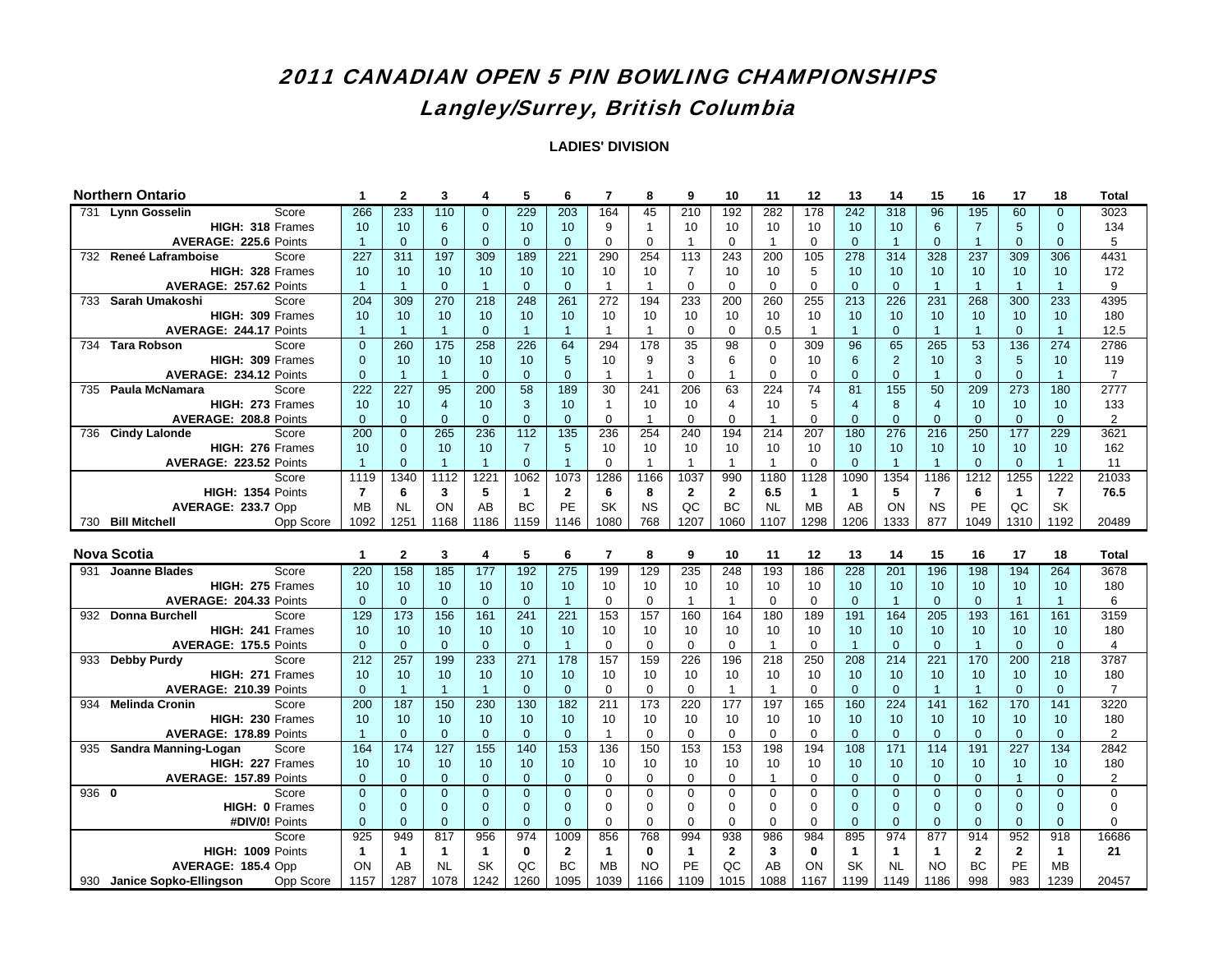### 2011 CANADIAN OPEN 5 PIN BOWLING CHAMPIONSHIPS Langley/Surrey, British Columbia

| <b>Ontario</b>                                        | $\mathbf 1$    | $\mathbf{2}$   | 3               | 4                 | 5              | 6                 | $\overline{7}$    | 8               | 9                | 10             | 11             | 12                | 13                | 14               | 15             | 16             | 17               | 18                | Total          |
|-------------------------------------------------------|----------------|----------------|-----------------|-------------------|----------------|-------------------|-------------------|-----------------|------------------|----------------|----------------|-------------------|-------------------|------------------|----------------|----------------|------------------|-------------------|----------------|
| 631<br><b>Karole McDonnell</b><br>Score               | 223            | 304            | 263             | 272               | 234            | 255               | 251               | 346             | 244              | 298            | 353            | 275               | 263               | 344              | 248            | 280            | 280              | 215               | 4948           |
| HIGH: 353 Frames                                      | 10             | 10             | 10              | 10                | 10             | 10                | 10                | 10              | 10               | 10             | 10             | 10                | 10                | 10               | 10             | 10             | 10               | 10                | 180            |
| AVERAGE: 274.89 Points                                | $\overline{1}$ | $\overline{1}$ | $\overline{1}$  | $\overline{1}$    | $\overline{1}$ | $\overline{1}$    | $\mathbf{1}$      | $\mathbf{1}$    | 0.5              | $\mathbf{1}$   | $\mathbf{1}$   | $\overline{1}$    | $\overline{1}$    | $\overline{1}$   | $\overline{1}$ | $\mathbf{1}$   | $\overline{1}$   | $\Omega$          | 16.5           |
| 632 Kristi Lampman<br>Score                           | 227            | 228            | 247             | 246               | 291            | 289               | 275               | 94              | 296              | 368            | 55             | 50                | 344               | 292              | 210            | 265            | 254              | 353               | 4384           |
| HIGH: 368 Frames                                      | 10             | 10             | 10              | 10                | 10             | 10                | 10                | 5               | 10               | 10             | 5              | 2                 | 10                | 10               | 10             | 10             | 10               | 10                | 162            |
| AVERAGE: 270.62 Points                                | $\overline{1}$ | $\Omega$       | $\mathbf{0}$    | $\Omega$          | $\overline{1}$ | $\overline{0}$    | $\mathbf{1}$      | 0.5             | $\overline{1}$   | $\mathbf{1}$   | $\Omega$       | $\overline{1}$    | $\mathbf{1}$      | $\overline{1}$   | $\overline{1}$ | $\overline{1}$ | $\overline{1}$   | $\overline{1}$    | 12.5           |
| 633 Christine Mair<br>Score                           | 238            | 231            | 93              | 296               | 252            | 263               | 156               | $\overline{92}$ | 311              | 273            | 208            | 143               | 182               | $\mathbf{0}$     | 220            | 197            | $\overline{0}$   | 281               | 3436           |
| HIGH: 311 Frames                                      | 10             | 10             | 5               | 10                | 10             | 10                | 8                 | 5               | 10               | 10             | 10             | 8                 | 10                | $\overline{0}$   | 10             | 10             | $\mathbf{0}$     | 10 <sup>1</sup>   | 146            |
| AVERAGE: 235.34 Points                                | $\overline{1}$ | $\Omega$       | $\mathbf{0}$    | $\overline{1}$    | $\mathbf{0}$   | $\overline{1}$    | $\Omega$          | $\mathbf 0$     | $\mathbf{1}$     | $\mathbf{1}$   | $\mathbf{1}$   | $\Omega$          | $\overline{1}$    | $\mathbf{0}$     | 0.5            | $\overline{1}$ | $\overline{0}$   | $\overline{1}$    | 9.5            |
| 634 Kayla-Marie Anderson<br>Score                     | 73             | 296            | 311             | 203               | 256            | 219               | 338               | 363             | 265              | 234            | 245            | $\overline{213}$  | 220               | 220              | 155            | 274            | $\overline{202}$ | 282               | 4369           |
| HIGH: 363 Frames                                      | 3              | 10             | 10              | 10                | 10             | 10                | 10                | 10              | 10               | 10             | 10             | 10                | 10                | 10               | 5              | 10             | 10               | 10                | 168            |
| AVERAGE: 260.06 Points                                | $\mathbf{0}$   | $\overline{1}$ | $\overline{1}$  | $\overline{1}$    | $\mathbf{1}$   | $\overline{0}$    | $\mathbf{1}$      | $\mathbf{1}$    | $\mathbf{1}$     | $\mathbf 0$    | $\mathbf{1}$   | $\overline{1}$    | $\mathbf{1}$      | $\mathbf{0}$     | $\overline{1}$ | $\overline{1}$ | $\overline{1}$   | $\Omega$          | 13             |
| Score<br>635 Casey Ramey                              | 287            | 212            | 178             | $\overline{0}$    | 230            | 233               | 31                | 247             | 200              | 306            | 241            | 256               | $\Omega$          | 231              | 265            | 275            | 180              | $\Omega$          | 3372           |
| HIGH: 306 Frames                                      | 10             | 10             | 10              | $\mathbf{0}$      | 10             | 10                | 2                 | 10              | 10               | 10             | 10             | 10                | $\mathbf{0}$      | 10               | 10             | 10             | 10               | $\Omega$          | 142            |
| AVERAGE: 237.46 Points                                | $\overline{1}$ | $\overline{1}$ | $\mathbf{0}$    | $\overline{0}$    | $\mathbf{0}$   | $\mathbf{0}$      | $\mathbf 0$       | $\mathbf{1}$    | $\mathbf 0$      | $\mathbf{1}$   | $\mathbf{1}$   | $\overline{1}$    | $\Omega$          | $\overline{1}$   | $\overline{1}$ | $\Omega$       | $\overline{1}$   | $\Omega$          | 9              |
| 636 Kyla Smith<br>Score                               | 109            | $\Omega$       | 76              | $\overline{225}$  | $\overline{0}$ | $\Omega$          | 235               | 201             | $\mathbf 0$      | $\mathbf 0$    | 123            | 230               | 242               | $\overline{246}$ | 91             | $\overline{0}$ | 208              | 182               | 2168           |
| HIGH: 246 Frames                                      | $\overline{7}$ | $\Omega$       | 5               | 10                | $\Omega$       | $\Omega$          | 10                | 10              | $\Omega$         | $\Omega$       | 5              | 10                | 10                | 10               | 5              | $\Omega$       | 10               | 10                | 102            |
| AVERAGE: 212.55 Points                                | $\Omega$       | $\Omega$       | $\Omega$        | $\Omega$          | $\Omega$       | $\Omega$          | $\Omega$          | $\mathbf{1}$    | $\Omega$         | $\Omega$       | $\Omega$       | $\overline{1}$    | $\Omega$          | $\Omega$         | $\Omega$       | $\Omega$       | $\overline{1}$   | $\Omega$          | 3              |
| Score                                                 | 1157           | 1271           | 1168            | 1242              | 1263           | 1259              | 1286              | 1343            | 1316             | 1479           | 1225           | 1167              | 1251              | 1333             | 1189           | 1291           | 1124             | 1313              | 22677          |
| HIGH: 1479 Points                                     | $\overline{7}$ | 3              | 5               | 6                 | 6              | $\overline{2}$    | 6                 | 7.5             | 6.5              | $\overline{7}$ | $\overline{7}$ | 8                 | $\overline{7}$    | 3                | 7.5            | $\overline{7}$ | 8                | 5                 | 108.5          |
| <b>AVERAGE: 251.97 Opp</b>                            | <b>NS</b>      | <b>MB</b>      | <b>NO</b>       | <b>BC</b>         | <b>SK</b>      | AB                | QC                | PE              | <b>NL</b>        | <b>SK</b>      | <b>MB</b>      | <b>NS</b>         | <b>BC</b>         | <b>NO</b>        | PE             | AB             | <b>NL</b>        | QC                |                |
| Opp Score<br>630 Andrew Lampman                       | 925            | 1291           | 1112            | 1144              | 1143           | 1317              | 1204              | 858             | 1156             | 1185           | 1210           | 984               | 1124              | 1354             | 998            | 1112           | 1025             | 1278              | 20420          |
|                                                       |                |                |                 |                   |                |                   |                   |                 |                  |                |                |                   |                   |                  |                |                |                  |                   |                |
|                                                       |                |                |                 |                   |                |                   |                   |                 |                  |                |                |                   |                   |                  |                |                |                  |                   |                |
| <b>Prince Edward Island</b>                           | $\mathbf{1}$   | $\overline{2}$ | 3               | 4                 | 5              | 6                 | $\overline{7}$    | 8               | 9                | 10             | 11             | 12                | 13                | 14               | 15             | 16             | 17               | 18                | Total          |
| 1031 Nina Costain<br>Score                            | 202            | 183            | 276             | 313               | 261            | 329               | 215               | 209             | 303              | 231            | 255            | 192               | 235               | 267              | 209            | 220            | 256              | 173               | 4329           |
| HIGH: 329 Frames                                      | 10             | 10             | 10              | 10                | 10             | 10                | 10                | 10              | 10               | 10             | 10             | 10                | 10                | 10               | 10             | 10             | 10               | 10                | 180            |
| AVERAGE: 240.5 Points                                 | $\Omega$       | $\Omega$       | $\overline{1}$  | $\overline{1}$    | $\mathbf{1}$   | $\overline{1}$    | $\mathbf{1}$      | $\Omega$        | $\mathbf{1}$     | $\Omega$       | $\Omega$       | $\Omega$          | $\overline{1}$    | $\Omega$         | $\overline{0}$ | $\overline{0}$ | $\overline{1}$   | $\overline{1}$    | 9              |
| 1032 Joanie MacLeod<br>Score                          | 201            | 212            | 171             | 197               | 245            | 245               | 188               | 147             | 188              | 248            | 260            | 217               | 194               | 177              | 155            | 249            | 191              | 214               | 3699           |
| HIGH: 260 Frames                                      | 10             | 10             | 10              | 10                | 10             | 10                | 10                | 10              | 10               | 10             | 10             | 10                | 10                | 10               | 10             | 10             | 10               | 10                | 180            |
| <b>AVERAGE: 205.5 Points</b>                          | $\overline{1}$ | $\Omega$       | $\Omega$        | $\overline{1}$    | $\Omega$       | $\overline{1}$    | $\Omega$          | $\mathbf 0$     | $\overline{1}$   | $\mathbf{1}$   | $\mathbf{1}$   | $\Omega$          | $\Omega$          | $\mathbf{0}$     | $\Omega$       | $\overline{1}$ | $\mathbf{0}$     | $\overline{1}$    | 8              |
| 1033 Stephanie Creed<br>Score                         | 188            | 167            | 182             | 202               | 223            | 219               | 153               | 186             | 277              | 127            | 129            | 221               | 119               | 181              | 220            | 142            | 173              | 286               | 3395           |
| HIGH: 286 Frames                                      | 10             | 10             | 10 <sup>1</sup> | 10                | 10             | 10                | 10                | 10              | 10 <sup>1</sup>  | 10             | 10             | 10                | 10                | 10               | 10             | 10             | 10               | 10                | 180            |
| AVERAGE: 188.61 Points                                | $\mathbf{0}$   | $\mathbf{0}$   | $\mathbf{0}$    | $\mathbf{0}$      | $\mathbf{0}$   | $\mathbf{0}$      | $\Omega$          | 0.5             | $\overline{1}$   | $\mathbf 0$    | $\mathbf 0$    | $\mathbf 0$       | $\overline{0}$    | $\overline{0}$   | 0.5            | $\mathbf{0}$   | $\mathbf{0}$     | $\overline{1}$    | 3              |
| 1034 Valerie Kneebone<br>Score                        | 240            | 184            | 181             | 199               | 154            | 237               | 186               | 162             | 193              | 167            | 145            | 199               | 222               | 218              | 234            | 258            | 186              | 167               | 3532           |
| HIGH: 258 Frames                                      | 10             | 10             | 10              | 10                | 10             | 10                | 10                | 10              | 10               | 10             | 10             | 10                | 10                | 10               | 10             | 10             | 10               | 10                | 180            |
| AVERAGE: 196.22 Points                                | $\overline{1}$ | $\overline{1}$ | $\overline{0}$  | $\Omega$          | $\mathbf{0}$   | $\overline{1}$    | $\Omega$          | $\mathbf 0$     | $\overline{1}$   | $\Omega$       | $\mathbf 0$    | $\Omega$          | $\overline{0}$    | $\overline{1}$   | $\Omega$       | $\overline{1}$ | $\overline{1}$   | $\Omega$          | $\overline{7}$ |
| 1035 Patricia McKinnon<br>Score                       | 172            | 204            | 173             | 139               | 145            | 116               | 156               | 154             | 148              | 190            | 208            | 232               | 171               | 138              | 180            | 180            | 177              | 145               | 3028           |
| HIGH: 232 Frames                                      | 10             | 10             | 10              | 10                | 10             | 10                | 10                | 10              | 10               | 10             | 10             | 10                | 10                | 10               | 10             | 10             | 10               | 10                | 180            |
| AVERAGE: 168.22 Points                                | $\mathbf{0}$   | $\Omega$       | $\mathbf{0}$    | $\Omega$          | $\Omega$       | $\Omega$          | $\Omega$          | $\mathbf 0$     | $\Omega$         | $\Omega$       | $\Omega$       | $\overline{1}$    | $\overline{1}$    | $\Omega$         | $\Omega$       | $\Omega$       | $\overline{1}$   | $\Omega$          | 3              |
| 1036 0<br>Score                                       | $\Omega$       | $\Omega$       | $\overline{0}$  | $\Omega$          | $\Omega$       | $\Omega$          | $\Omega$          | $\Omega$        | $\Omega$         | 0              |                | $\Omega$          | $\Omega$          | $\Omega$         | $\mathbf{0}$   | $\Omega$       | $\Omega$         | $\Omega$          | $\Omega$       |
| HIGH: 0 Frames                                        | $\Omega$       | $\Omega$       | $\mathbf{0}$    | $\Omega$          | $\Omega$       | $\Omega$          | $\mathbf 0$       | $\mathbf 0$     | $\Omega$         | $\mathbf 0$    |                | $\Omega$          | $\Omega$          | $\mathbf{0}$     | $\Omega$       | $\Omega$       | $\Omega$         | $\Omega$          | $\mathbf 0$    |
| #DIV/0! Points                                        | $\mathbf{0}$   | $\mathbf{0}$   | $\mathbf 0$     | $\mathbf{0}$      | $\mathbf{0}$   | $\mathbf{0}$      | $\mathbf 0$       | $\mathbf 0$     | $\mathbf 0$      | $\mathbf 0$    |                | $\Omega$          | $\mathbf{0}$      | $\mathbf{0}$     | $\overline{0}$ | $\overline{0}$ | $\mathbf 0$      | $\mathbf{0}$      | $\Omega$       |
| Score                                                 | 1003           | 950            | 983             | 1050              | 1028           | 1146              | 898               | 858             | 1109             | 963            | 997            | 1061              | 941               | 981              | 998            | 1049           | 983              | 985               | 17983          |
| HIGH: 1146 Points                                     | $\mathbf{2}$   | $\mathbf{1}$   | $\mathbf{1}$    | $\mathbf{2}$      | $\mathbf{1}$   | 6                 | $\mathbf{1}$      | 0.5             | $\overline{7}$   | $\mathbf 1$    | $\mathbf{1}$   | $\mathbf{1}$      | $\mathbf{2}$      | $\mathbf{1}$     | 0.5            | $\overline{2}$ | 6                | 3                 | 39             |
| AVERAGE: 199.81 Opp<br>1030 Rickey Burns<br>Opp Score | SK<br>1100     | BC<br>1108     | QC<br>1307      | <b>MB</b><br>1162 | AB<br>1180     | <b>NO</b><br>1073 | <b>NL</b><br>1201 | ON<br>1343      | <b>NS</b><br>994 | AB<br>1121     | BC<br>1119     | <b>SK</b><br>1155 | <b>MB</b><br>1124 | QC<br>1265       | ON<br>1189     | NO.<br>1212    | <b>NS</b><br>952 | <b>NL</b><br>1016 | 20621          |